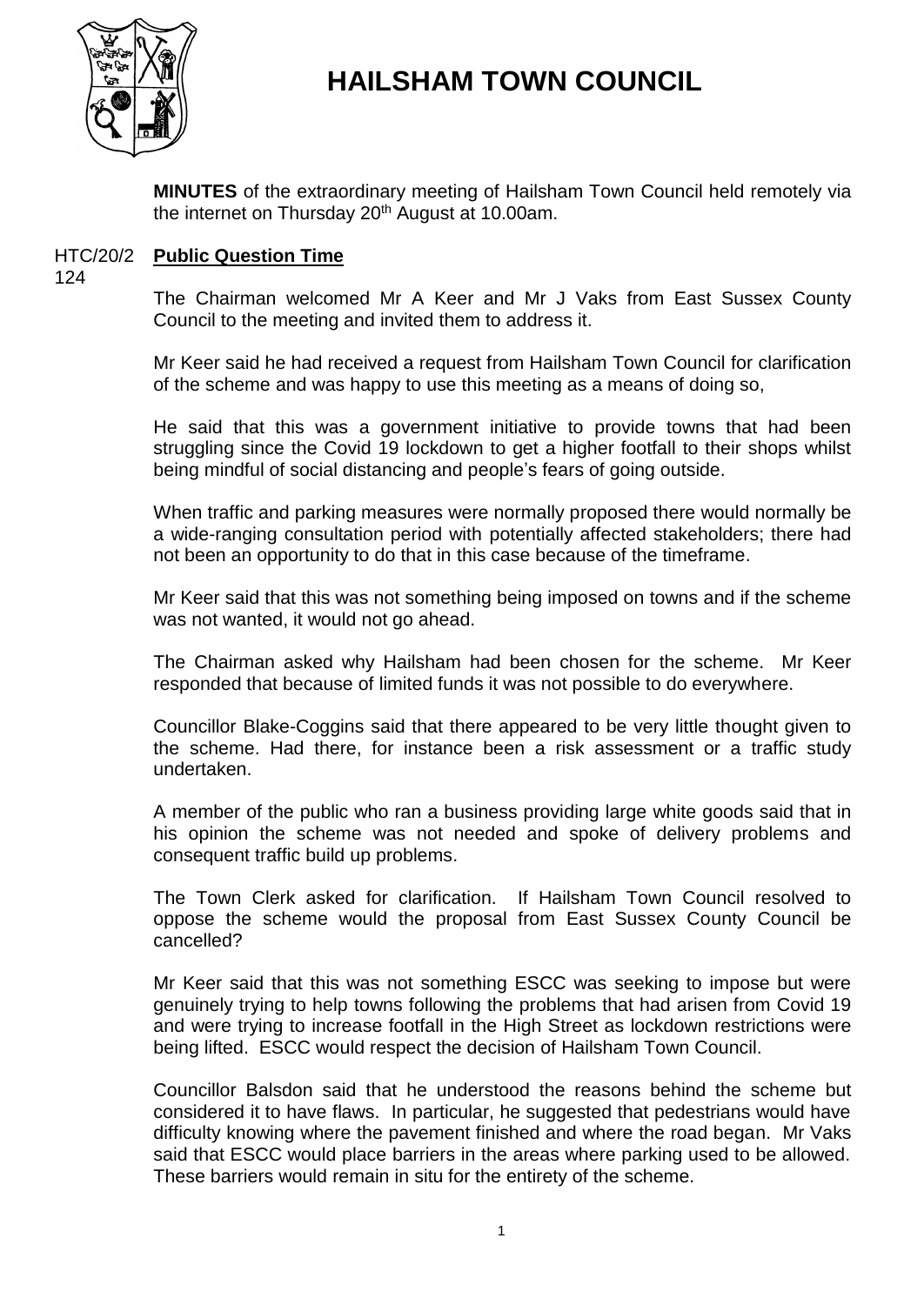Councillor Laxton asked where the equality impact risk assessment was and where were the data showing the footfall in the town. Mr Kerr responded that there had not been enough time to produce the data requested for this temporary scheme.

Mr Vaks added that an independent risk assessment had taken place.

The Town Clerk read a letter he had received from the administrator of Hailsham News who had asked all shopkeepers in the High Street for their views on the scheme. The feedback had been mixed but the majority were opposed to it. The overall theme was that this was not a time to experiment.

The Deputy Chairman of the Hailsham & District Chamber of Commerce said he was against the scheme.

The Chairman thanked Mr Keer and Mr Vaks who then left the meeting.

125 **Present:** Councillors: K. Balsdon, C. Bryant, G. Blake-Coggins, N. S. Coltman, R. Grocock, B. Holbrook, P.S. Holbrook, M. Laxton A. O'Rawe, K. Nicholls, T. Powis, A M Ricketts and C Tasane.

## 126 **Officers in Attendance**

Mr J Harrison (Town Clerk), Mr M Caira (Deputy Town Clerk and Business Enterprise Manager) and Mr. D Saxby.

#### 127 **Also in Attendance**

County Councillor G Fox, Wealden District Councillor N Cleaver and Mr A Keer and Mr J Vaxs from East Sussex County Council.

#### 128 **Apologies for Absence:**

Apologies were received from Councillors A Clarke, D Cottingham, B Granville, K Hinton, and J Puttick.

#### 129 **Declarations of Interest**

None presented.

## 130 **Covid 19: Local Physical Distancing Measures. Traffic Restrictions on the High Street**

The Town Clerk reminded members of the resolution passed as the meeting on  $11<sup>th</sup>$ August, which read:

*RESOLVED to request, in line with the recommendation to delegate authority to Councillor Dowling, the Lead Member for Transport and the Environment at East Sussex County Council and the Director to finalise the list of schemes and take any action to finalise them; that any final decisions on the Hailsham scheme and its implementation are deferred to enable further discussions with key stakeholders, including ourselves. In the hope of arriving at an agreeable scheme.*

He said that if members were minded to rescind this motion it would need a two thirds majority of those voting to overturn it. The other option was to suspend the